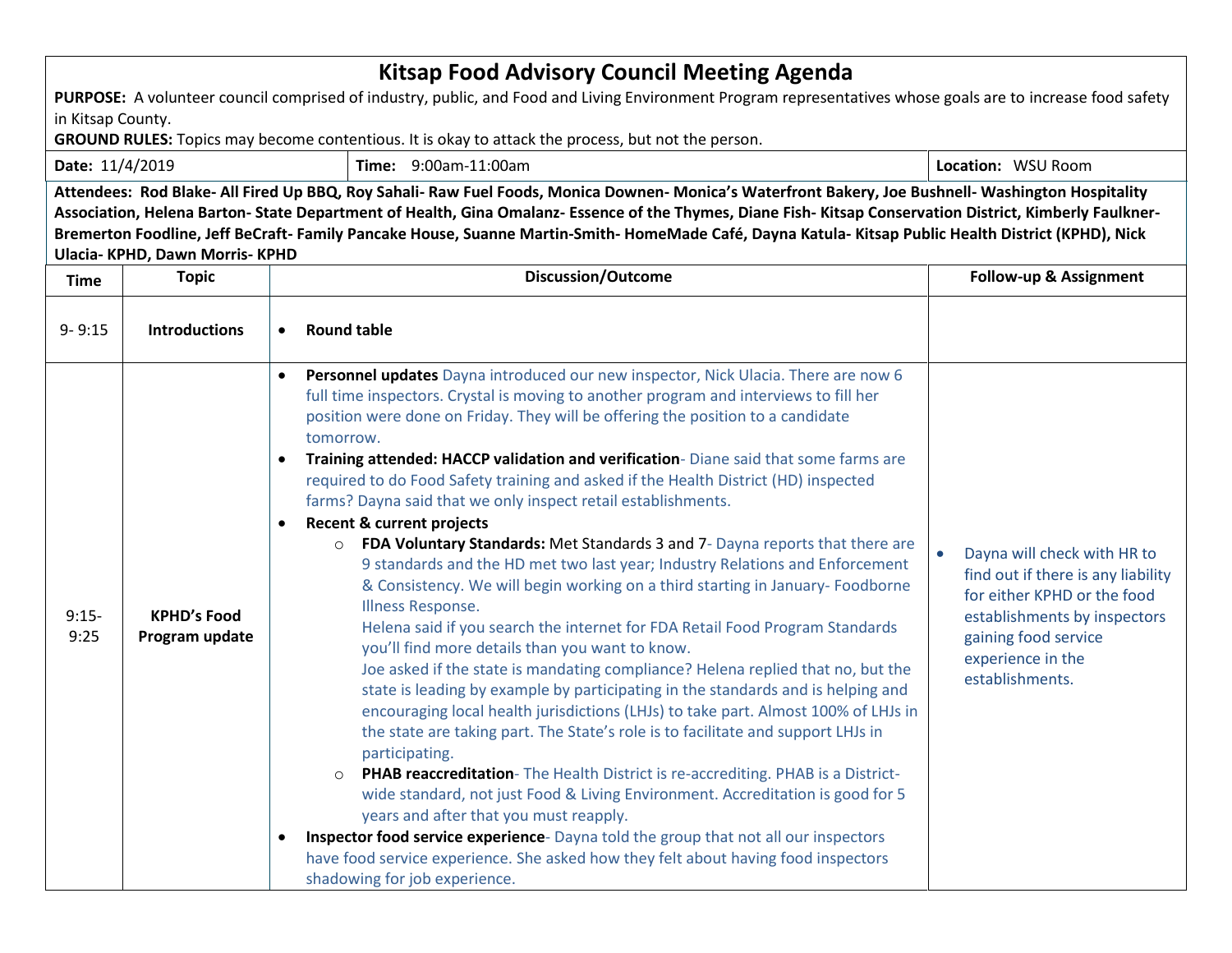|                 |                        | Monica is all for it.<br>Suanne says she likes the idea, but workers will be nervous. And there may not be much<br>time to chat if they come at a busy time. She mentions that some rules don't make<br>sense and mentions being told to keep whole tomatoes refrigerated.<br>Helena encouraged Suanne to communicate with Dayna or herself if rules don't make<br>sense. She understands the importance of understanding the "why" of a rule. She<br>encourages people to ask why. She notes that there is no rule requiring refrigeration of<br>whole tomatoes. Cut tomatoes, yes. But not whole.<br>Suanne and Monica both say they have been told to refrigerate whole tomatoes and<br>they have different inspectors.<br>Gina suggested that perhaps it is going to be a rule.<br>Dayna will bring it up at a staff meeting.<br>Suanne also was told by an inspector that her green ceiling should be white.<br>Gina remarked that the inspector does make a lot of suggestions.<br>Diane says that when developing a HACCP, plan must have scientific basis. What is<br>helpful is having documentation of food safety. Getting conflicting information is<br>frustrating. Dayna replied that Diane's programs have different inspections from<br>different agencies, which could be difficult to coordinate. The Health District tries to be<br>consistent and work with establishments.<br>Rod believes the inspectors' hearts are in the right place.<br>Monica notes that she felt she had a symbiotic relationship with a former food<br>inspector, Jun. She hasn't felt that partnership experience since. She notes that<br>animosity is not helpful, and logistics can be difficult.<br>Rod believes that Paul wants to help you be a better business and provide safer food.<br>Suanne agrees that he has a plethora of knowledge.<br>Jeff agrees it is all about educating and consistency.<br>Monica mentioned that she had an experience with L&I recently that made her<br>appreciate the Health District more.<br>Diane points out the importance of restauranteurs who know the food code. They can<br>discern suggestions from requirements. |           |                                                                                |
|-----------------|------------------------|--------------------------------------------------------------------------------------------------------------------------------------------------------------------------------------------------------------------------------------------------------------------------------------------------------------------------------------------------------------------------------------------------------------------------------------------------------------------------------------------------------------------------------------------------------------------------------------------------------------------------------------------------------------------------------------------------------------------------------------------------------------------------------------------------------------------------------------------------------------------------------------------------------------------------------------------------------------------------------------------------------------------------------------------------------------------------------------------------------------------------------------------------------------------------------------------------------------------------------------------------------------------------------------------------------------------------------------------------------------------------------------------------------------------------------------------------------------------------------------------------------------------------------------------------------------------------------------------------------------------------------------------------------------------------------------------------------------------------------------------------------------------------------------------------------------------------------------------------------------------------------------------------------------------------------------------------------------------------------------------------------------------------------------------------------------------------------------------------------------------------------------------------------------------|-----------|--------------------------------------------------------------------------------|
| $9:25-$<br>9:35 | <b>Council details</b> | <b>Bylaws document</b><br><b>Review document with updates</b><br>$\circ$<br><b>Liability statement</b><br>Open to the public?<br>$\circ$<br>Dayna sent the bylaws to our lawyer for legal review. She highlighted changes in the<br>document that were made based on the legal review for the group to review. Our lawyer<br>said a liability statement is not required because we are an advisory group and not actually<br>making decisions.                                                                                                                                                                                                                                                                                                                                                                                                                                                                                                                                                                                                                                                                                                                                                                                                                                                                                                                                                                                                                                                                                                                                                                                                                                                                                                                                                                                                                                                                                                                                                                                                                                                                                                                     | $\bullet$ | Dayna will have KPHD's IT<br>Dept. add "open to the public"<br>to the website. |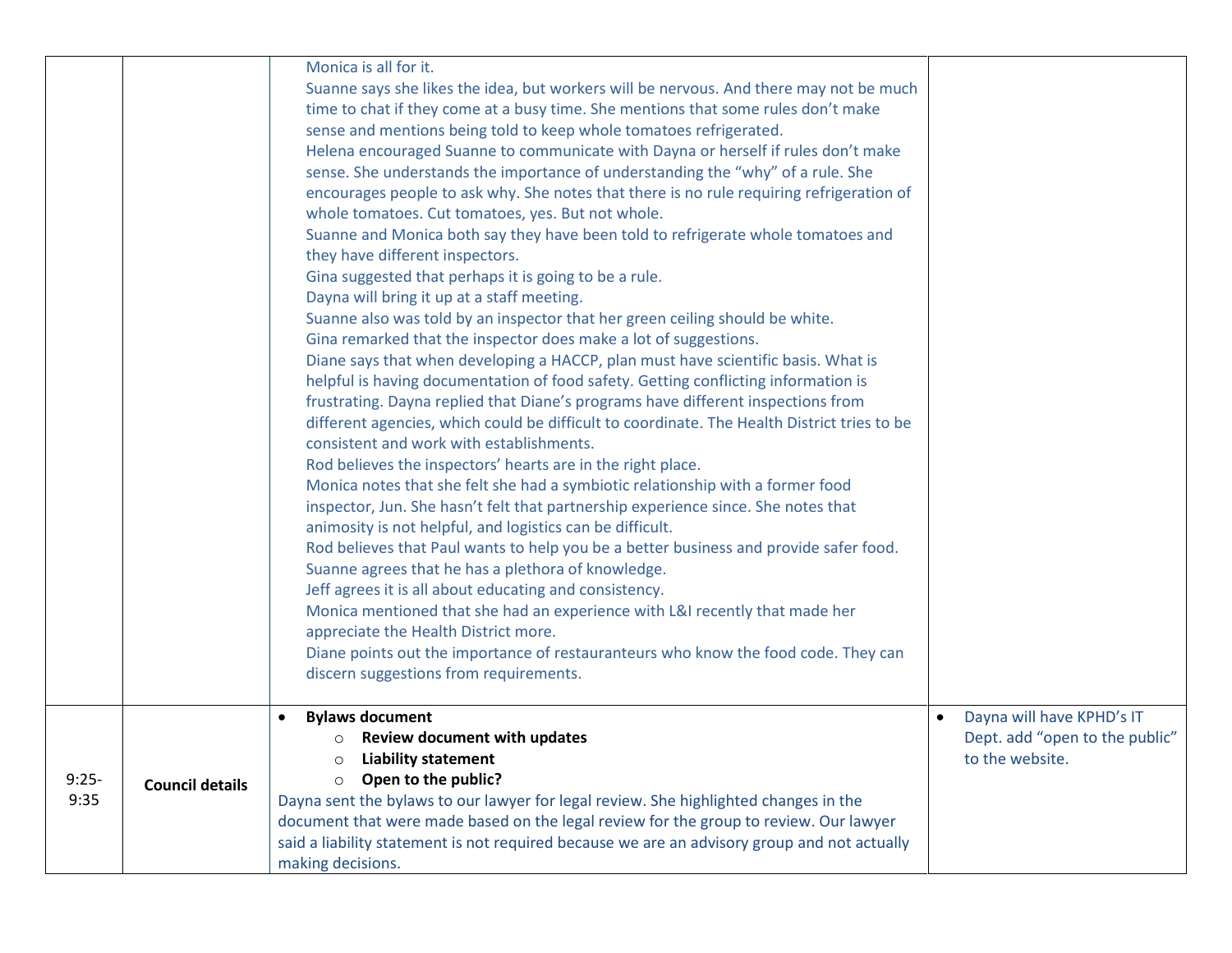|                  |                                                                                   | A discussion commenced about how many times per year the council should meet. Roy<br>asked if attendance could be done remotely, by GoToMeeting for example. Dayna would<br>prefer as many people attend in person as possible. It was agreed that the council would<br>meeting 3 times a year; in January, May, and October. Dayna asked the council to review<br>the highlighted changes in the bylaws and to email her with any comments. She asked if we<br>wanted meetings open for public attendance. Jeff asked if the public will be able to make<br>comments. Dayna replied that Paisley and Diane are on the council to represent the public<br>interest. Roy thinks that yes, they should be open to the public. Joe thinks it would be a<br>good opportunity to educate the public. |  |
|------------------|-----------------------------------------------------------------------------------|-------------------------------------------------------------------------------------------------------------------------------------------------------------------------------------------------------------------------------------------------------------------------------------------------------------------------------------------------------------------------------------------------------------------------------------------------------------------------------------------------------------------------------------------------------------------------------------------------------------------------------------------------------------------------------------------------------------------------------------------------------------------------------------------------|--|
|                  |                                                                                   | <b>Membership term documentation</b><br>$\bullet$<br>"Submitting an issue" link on website-the link is on the KFAC webpage.<br>$\bullet$<br>Document sharing on KPHD's website- Our IT department is down to half-staff, so they<br>$\bullet$<br>haven't been able to spend time researching a document sharing option.                                                                                                                                                                                                                                                                                                                                                                                                                                                                         |  |
| $9:35-$<br>10:35 | <b>Washington State</b><br><b>Retail Food Code</b><br>revision update<br>(Helena) | Revision update-See handout attached.<br><b>Next steps</b>                                                                                                                                                                                                                                                                                                                                                                                                                                                                                                                                                                                                                                                                                                                                      |  |
| $10:35-$<br>11   | <b>Permit fee</b>                                                                 | Food establishment late fees: Quantifying the cost-these items were tabled as we ran<br>out of time.<br>Fee schedule- How it was approved by the Kitsap Public Health Board<br>$\bullet$                                                                                                                                                                                                                                                                                                                                                                                                                                                                                                                                                                                                        |  |
|                  | <b>Agenda items for</b><br>next meeting:                                          |                                                                                                                                                                                                                                                                                                                                                                                                                                                                                                                                                                                                                                                                                                                                                                                                 |  |